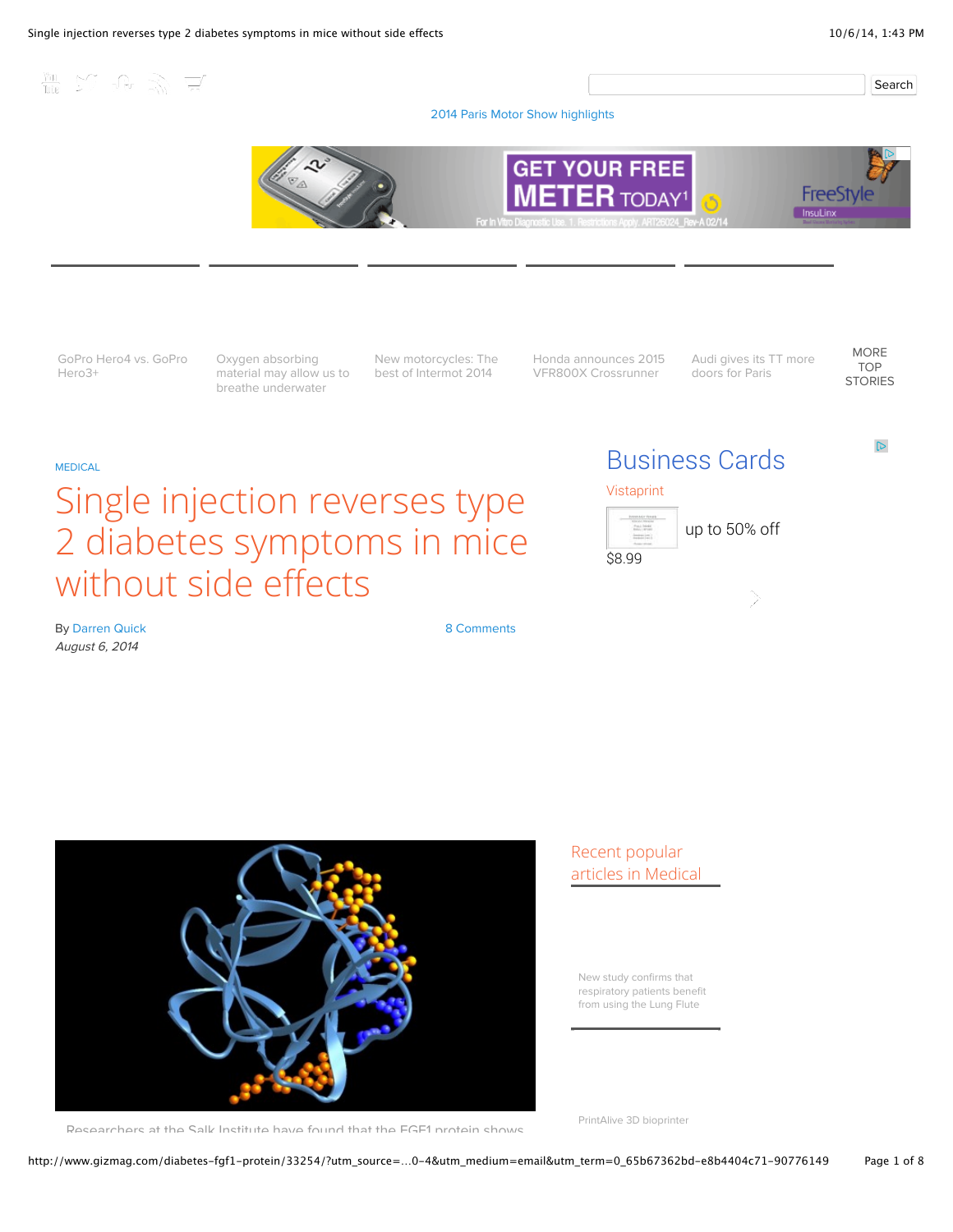Researchers at the Salk Institute have found that the FGF1 protein shows promise for the development of safer, more effective diabetes drugs

There are numerous research efforts underway to develop new treatments and improve the lives of people suffering type 2 diabetes, whose ranks have increased dramatically in recent decades due in large part to the socalled obesity epidemic. A new generation of safer and more effective diabetes drugs could be in the offing with researchers at the Salk Institute discovering that when mice with diet-induced diabetes were given a single injection of a protein, their blood sugar levels were restored to a healthy range for more than two days.

Although type 2 diabetes can sometimes be managed through a healthy diet and regular exercise in the initial stages, tablets that boost the body's production of insulin are generally prescribed as the disease progresses. Such tablets can have side effects, including nausea and diarrhea, and aren't suitable for everyone, such as pregnant women and those with severe liver, kidney or heart disease. They can also cause blood glucose levels to drop too low, potentially resulting in hypoglycemia.

Now Salk researchers have found that injecting obese mice with the equivalent of type 2 diabetes in humans with a single dose of protein FGF1 quickly restored their blood glucose levels to normal levels where they remained for more than two days. Importantly, even when given high doses, the mice suffered none of the side effects common to most current diabetes treatments, such as weight gain or heart and liver problems.

"With FGF1, we really haven't seen hypoglycemia or other common side effects," says Salk postdoctoral research fellow Jae Myoung Suh. "It may be that FGF1 leads to a more 'normal' type of response compared to other drugs because it metabolizes quickly in the body and targets certain cell types."

Like the mechanism of insulin resistance that causes diabetes, the team says the mechanism responsible for FGF1 normalizing blood sugar levels isn't fully understood. But despite FGF1 being a growth factor, the team found that its ability to stimulate growth was independent of its effects on blood glucose levels, thereby increasing the chances of it being used to develop safer, more effective diabetes drugs.

"We want to move this to people by developing a new generation of FGF1 variants that solely affect glucose and not cell growth," says says Ronald M. Evans, director of Salk's Gene Expression Laboratory. "If we can find the perfect variation, I think we will have on our hands a very new, very effective tool for glucose control."

Evans and his team are planning to conduct human trials of FGF1, but admit fine-tuning the protein into a therapeutic drug will take time.

The team's paper is published in the journal [Nature](http://www.nature.com/nature/journal/vaop/ncurrent/full/nature13540.html) and a video detailing the discovery can be viewed below.

Source: [Salk Institute](http://www.salk.edu/news/pressrelease_details.php?press_id=2037)

[creates on-demand skin](http://www.gizmag.com/printalive-biopronter-skin-grafts-burns/34057/) grafts for burn victims

MIT pioneers drug delivery [system with the potential to](http://www.gizmag.com/drug-delivery-system-capsule-microneedles-mit/34083/) replace injections

[Pulley mechanism implant](http://www.gizmag.com/pulley-implant-hand-function/33992/) to better restore hand function

Italian doctor may have found surprisingly simple [cure for Multiple Sclerosis](http://www.gizmag.com/ccsvi-multiple-sclerosis-ms-cure-zamboni/13447/)

"Smart" bandage glows to [indicate how wounds are](http://www.gizmag.com/smart-glowing-skin-bandage/34066/) healing

[Airway muscle-on-a-chip to](http://www.gizmag.com/human-airway-muscle-on-a-chip-asthma/33951/) aid in search for new asthma treatments

Wearable Artificial Kidney [gets green light for US trials](http://www.gizmag.com/wearable-artificial-kidney-trials/33835/)

Virtual breast to provide [clinicians with practice in](http://www.gizmag.com/virtual-breast-ultrasound-elstography/34077/) cancer detection





1 Rule of a flat stomach:

Cut down a bit of stomach fat every day by using this 1 weird old tip.



#### Sections

[Features](http://www.gizmag.com/features/) [Reviews](http://www.gizmag.com/reviews/) [Aircraft](http://www.gizmag.com/aircraft/) [Architecture](http://www.gizmag.com/architecture/) [Around The Home](http://www.gizmag.com/aroundthehome/) [Automotive](http://www.gizmag.com/automotive/) [Bicycles](http://www.gizmag.com/bicycles/) [Children](http://www.gizmag.com/children/) **[Computers](http://www.gizmag.com/computers/)** [Digital Cameras](http://www.gizmag.com/digital-cameras/) **[Electronics](http://www.gizmag.com/electronics/)** [Environment](http://www.gizmag.com/environment/) [Games](http://www.gizmag.com/games/) [Good Thinking](http://www.gizmag.com/goodthinking/) [Health and Wellbeing](http://www.gizmag.com/health/) [Holiday Destinations](http://www.gizmag.com/destinations/) [Home Entertainment](http://www.gizmag.com/homeentertainment/) [Inventors and Remarkable](http://www.gizmag.com/remarkablepeople/) People [Laptops](http://www.gizmag.com/laptops/) [Marine](http://www.gizmag.com/marine/)

http://www.gizmag.com/diabetes-fgf1-protein/33254/?utm\_source=…0-4&utm\_medium=email&utm\_term=0\_65b67362bd-e8b4404c71-90776149 Page 2 of 8